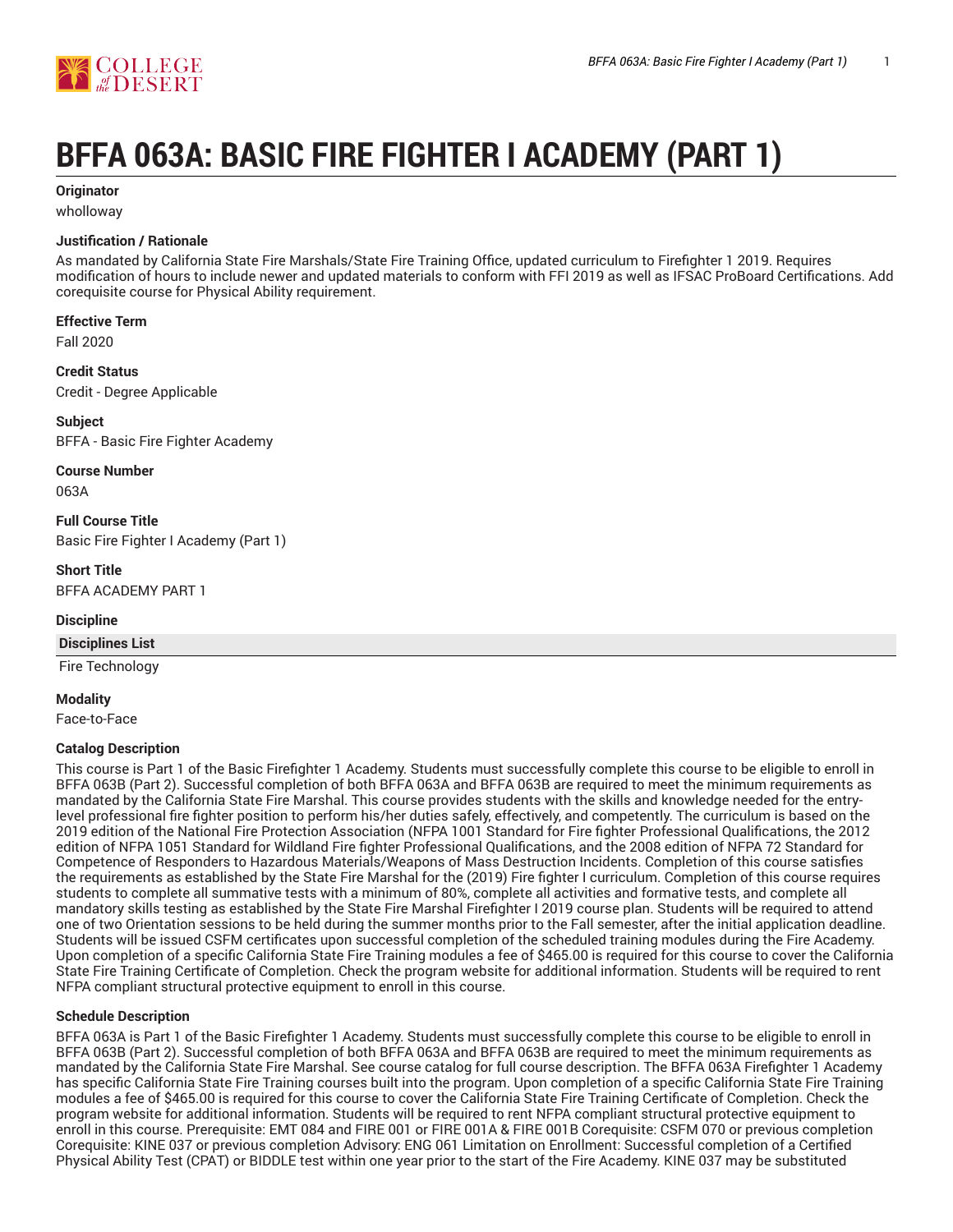

for this requirement. Students must complete a mandatory respiratory examination(FIT) test before using the SCBA equipment. Safety gear and SCBA will be required of all students. Complete IS-100: Introduction to the Incident Command System (http:// training.fema.gov/EMIweb/IS/is100Ist.asp) and IS-700: National Incident Management, An Introduction (http://training.fema.gov/ EMIweb/IS/is700alst.asp) during BFFA 063A Academy.

**Lecture Units**

6.75

**Lecture Semester Hours** 121

**Lab Units**

3.50 **Lab Semester Hours** 197

**In-class Hours** 318

**Out-of-class Hours** 242

**Total Course Units**

10.25 **Total Semester Hours** 560

**Override Description**

Hours mandated by California State Fire Marshals/State Fire Training Office

#### **Prerequisite Course(s)**

EMT 084, FIRE 001 or FILE 001A & FIRE 001B; Corequisite: CSFM 070 or previous completion Corequisite: KINE 037 or previous completion Advisory: ENG 061

#### **Limitation on Enrollment**

Successful completion of a Certified Physical Ability Test (CPAT) or BIDDLE test within one year prior to the start of the Fire Academy. KINE 037 may be substituted for this requirement. Students must complete a mandatory respiratory examination (FIT) test before using the SCBA equipment. Safety gear and SCBA will be required of all students. Complete IS-100: Introduction to the Incident Command System (http://training.fema.gov/EMIweb/IS/is100Ist.asp) and IS-700: National Incident Management, An Introduction (http://training.fema.gov/EMIweb/IS/is700alst.asp) during BFFA 063A Academy.

#### **Required Text and Other Instructional Materials**

**Resource Type** Book

**Open Educational Resource**

Yes

**Author**

International Association of Fire Chiefs (IAFF) and the National Fire Protection Association (NFPA)

#### **Title**

Fundamental of Firefighter Skills and Hazardous Materials Response, w/ On-Line Advantage Access

**Edition**

4th

**Publisher** Jones and Bartlett

#### **Year**

2018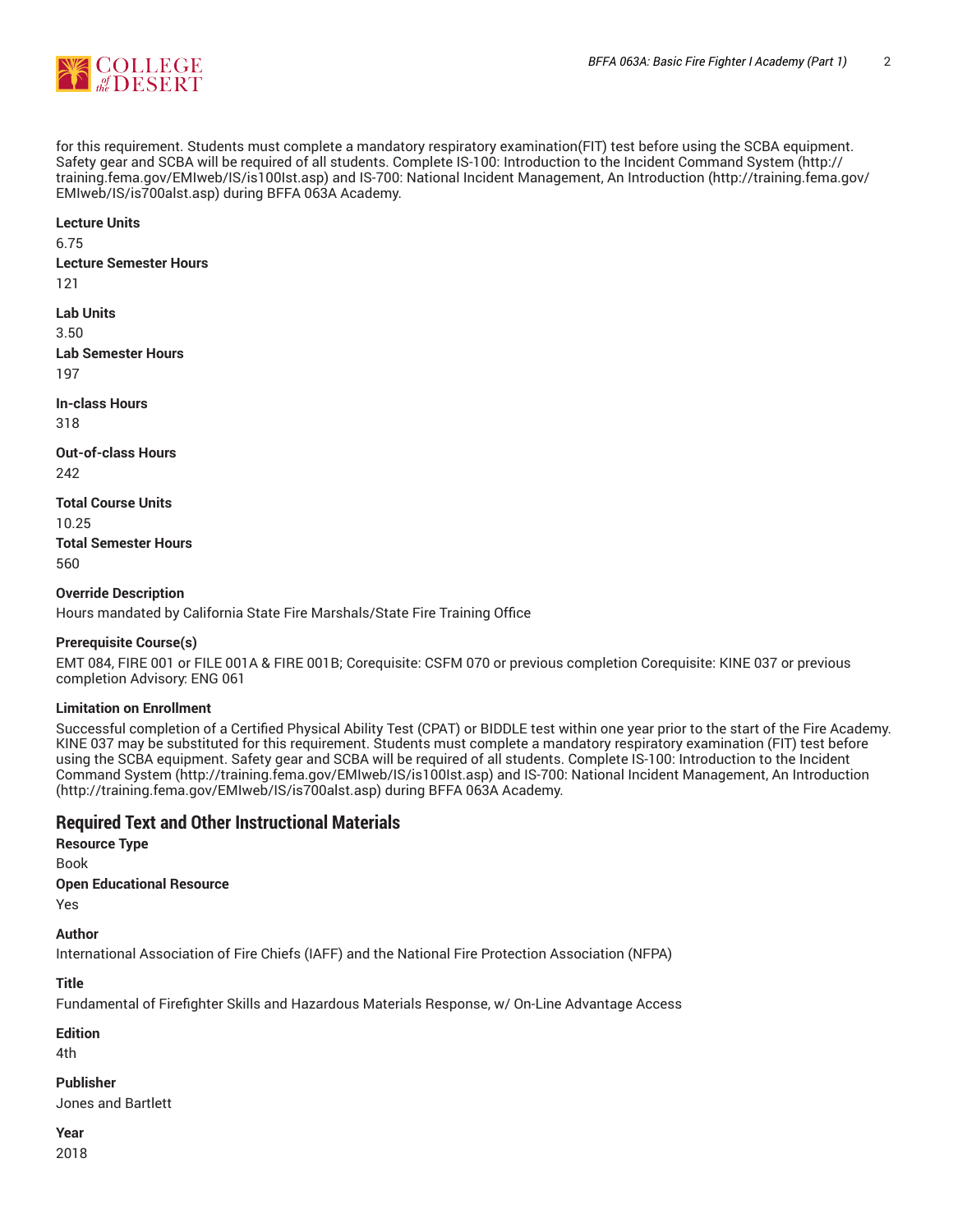

### **College Level**

Yes

#### **Flesch-Kincaid Level** 12

**ISBN #**

978-1-284-15133-6

#### **Resource Type**

Book

**Open Educational Resource** Yes

#### **Author**

Teie, William C.

#### **Title**

Firefighter's Handbook on Wildland Firefighting Strategy, Tactics and Safety

#### **Edition**

Fourth

**Publisher** International Fire Service Training Association (IFSTA)

**Year**

2018

### **College Level**

Yes

**ISBN #** 978-0-87939-676-3

#### **Resource Type**

Web/Other

#### **Description**

IS-100 Introduction to Incident Command System, I-100 Student Manual (http://training.fema.gov/EMIweb/IS/is100lst.asp)

#### **Resource Type**

Web/Other

#### **Description**

IS-700 National Incident Management System, An Introduction I-700 Student Manual(http://training.fema.gov/EMIweb/IS/ is700alst.asp)

#### **Resource Type**

Book (Recommended) **Open Educational Resource** No

**Author** California Department of Forestry and Fire Protection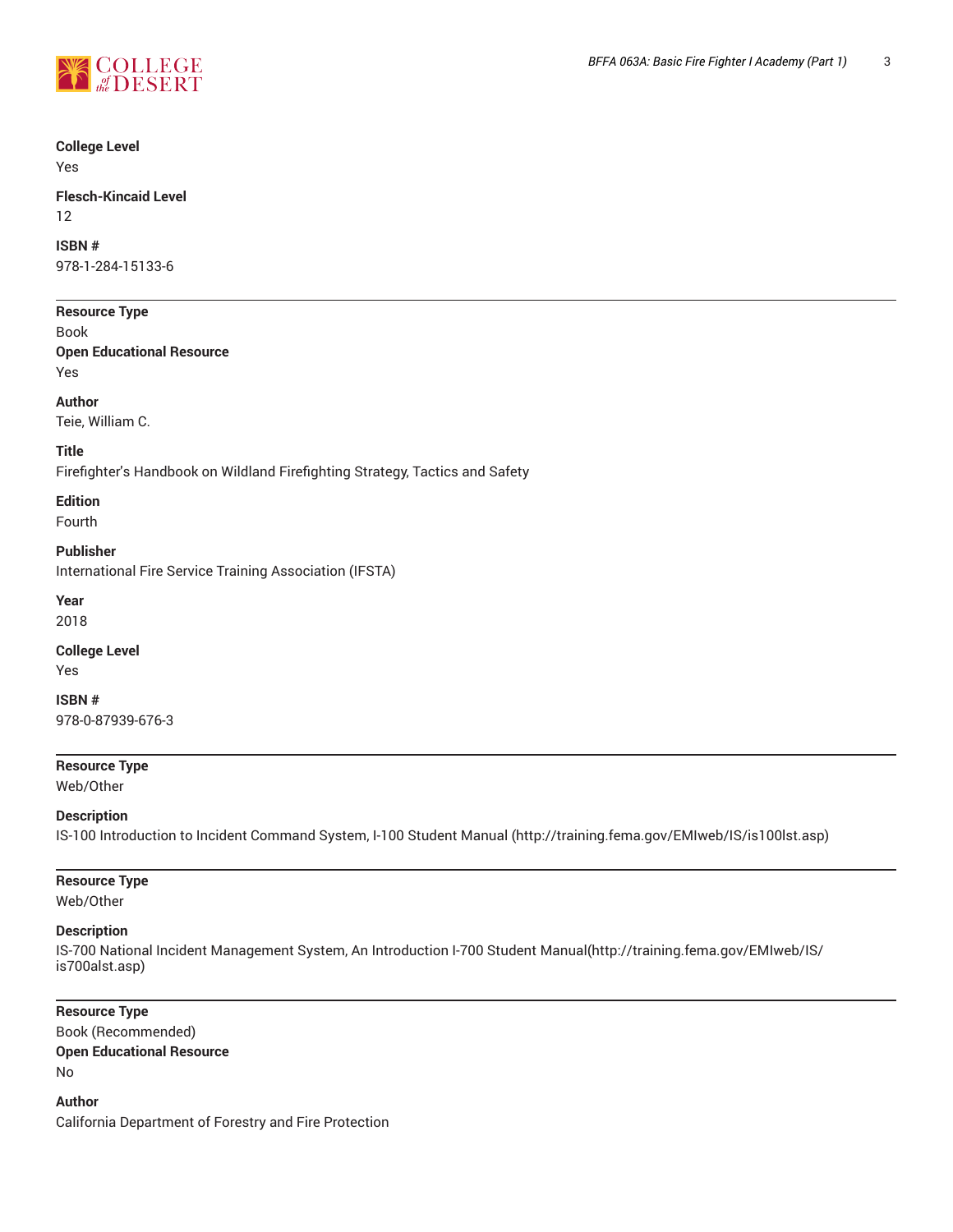

#### **Title**

Wildland Urban Interface Operating Principles

#### **Edition**

First

#### **Publisher**

CAL FIRE

**Year** 2014

#### **For Text greater than five years old, list rationale:**

Text now standard for Wildland Firefighting operations in California and was only released in 2015.

**Class Size Maximum**

32

**Entrance Skills** Meet the requirements for certification as an EMT I

#### **Requisite Course Objectives**

EMT 084-Meet the requirements necessary to sit for the National Registry Written Examination

#### **Entrance Skills**

Identify the basic components of fire as a chemical reaction, the major phases of fire, and the main factors that influence fire spread and fire behavior

#### **Requisite Course Objectives**

FIRE 001-Analyze the basic components of fire as a chemical reaction, the major phases of fire, and the main factors that influence fire spread and fire behavior.

#### **Entrance Skills**

Identify the types of common fire department apparatus, equipment, and personal safety equipment used for fire fighting

#### **Requisite Course Objectives**

FIRE 001-Identify the various types of public and private fire protection equipment and systems.

#### **Entrance Skills**

Advisory Skills: Write organized summaries and responses to readings

#### **Requisite Course Objectives**

ENG 061-Demonstrate the ability to think critically and express ideas using various patterns of development. ENG 061-Demonstrate the ability to use research skills including library resources such as books, periodicals, electronic databases and online resources such as the internet. ENG 061-Demonstrate the ability to read and respond in writing beyond the literal interpretation of the text.

#### **Entrance Skills**

Ability to perform physically demanding and arduous tasks with physical flexibility for extended periods during performance of the career path duties.

#### **Requisite Course Objectives**

KINE 037-Apply principles of fitness within the realm of the public safety academies.

KINE 037-Evaluate personal fitness levels.

KINE 037-Develop cardiorespiratory endurance to improve stamina for overall body conditioning.

KINE 037-Increase muscular endurance through specialized training to improve strength for careers in the public safety academy.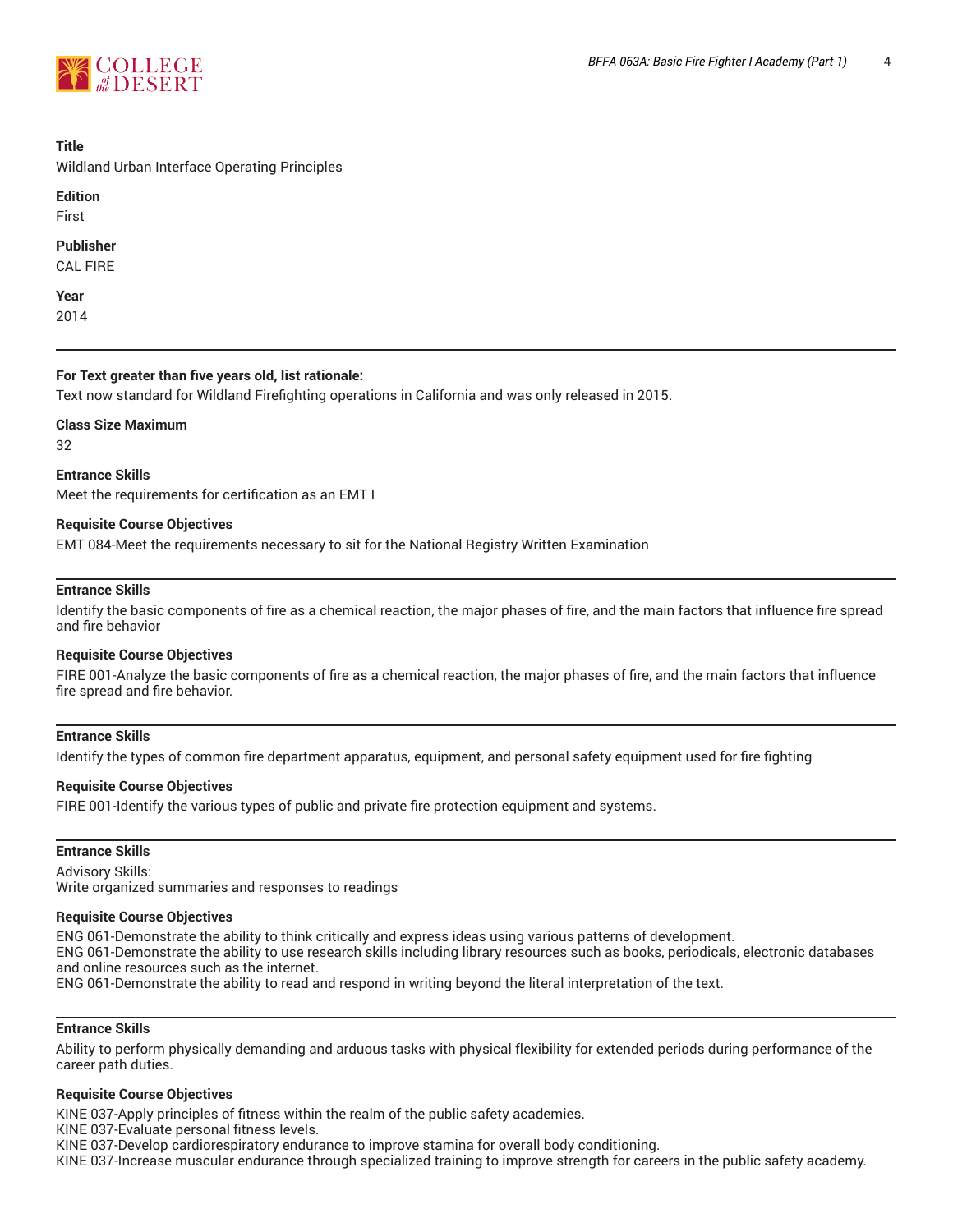

**Course Content** *Unit 1 - Introduction* Topic 1-1: Orientation and Administration Topic 1-2: Fire Fighter 1 and 2 Certification Process Topic 1-3: Fire Fighter 1 and 2 Roles and Responsibilities *Unit 2 – Firefighter Safety* Topic 2-1: Operating within the Incident Command System Topic 2-2: Health and Safety Awareness Topic 2-3: Behavioral Health Topic 2-4: Cancer Awareness Topic 2-5: Structural Personal Protective Ensemble Topic 2-6: Self-Contained Breathing Apparatus Topic 2-7: Using SCBA During Emergency Operations Topic 2-8: Doffing SCBA and PPE for Gross Decontamination Topic 2-9: Responding on an Apparatus to an Emergency Scene

Topic 2-10: Establishing and Operating in Work Areas at Emergency Scenes

#### *Unit 3 – Communications*

Topic 3-1: Receiving a Non-Emergency Telephone Call

Topic 3-2: Initiating a Response to a Reported Emergency

Topic 3-3: Transmitting and Receiving Messages Via Radio

Topic 3-4: Completing a Basic Fire Report (FFII)

Topic 3-5: Communicating the Need For Team Assistance (FFII)

#### *Unit 4 – Fire Tools and Equipment*

Topic 4-1: Utilizing Ropes and Knots

Topic 4-2: Utilizing Hand and Power Tools

Topic 4-3: Operating Emergency Scene Lighting

Topic 4-4: Operating an Air-Monitoring Instrument

Topic 4-5: Maintaining Power Plants, Power Tools, and Lighting Equipment

#### *Unit 5 – Structural Fire Suppression*

Topic 5-1: Building Construction

Topic 5-2: Fire Behavior

Topic 5-3: Extinguishing Fire with Fire Extinguishers

Topic 5-4: Water Supply Systems

Topic 5-5: Cleaning, Inspecting, and Returning Fire Hose to Service

Topic 5-6: Performing an Annual Service Test on Fire Hose (FFII)

Topic 5-7: Deploy and Connect Fire Hose

Topic 5-8: Utility Control at Emergencies

Topic 5-9: Cleaning, Inspecting, and Maintaining Fire Service Ladders

Topic 5-10: Ground Ladder Operations

Topic 5-11: Forcing Entry into a Structure

Topic 5-12: Conducting a Search and Rescue Operation in a Structure

Topic 5-13: Attacking an Interior Structure Fire

Topic 5-14: Coordinating an Interior Attack Line (FFII)

Topic 5-15: Horizontal Ventilation Operations

Topic 5-16: Vertical Ventilation Operations

Topic 5-17: Conserving Property

Topic 5-18: Overhauling a Fire Scene

Topic 5-19: Protecting Evidence of Fire Cause and Origin (FFII)

Topic 5-20: Performing a Fire Safety Survey in an occupied structure (FFII)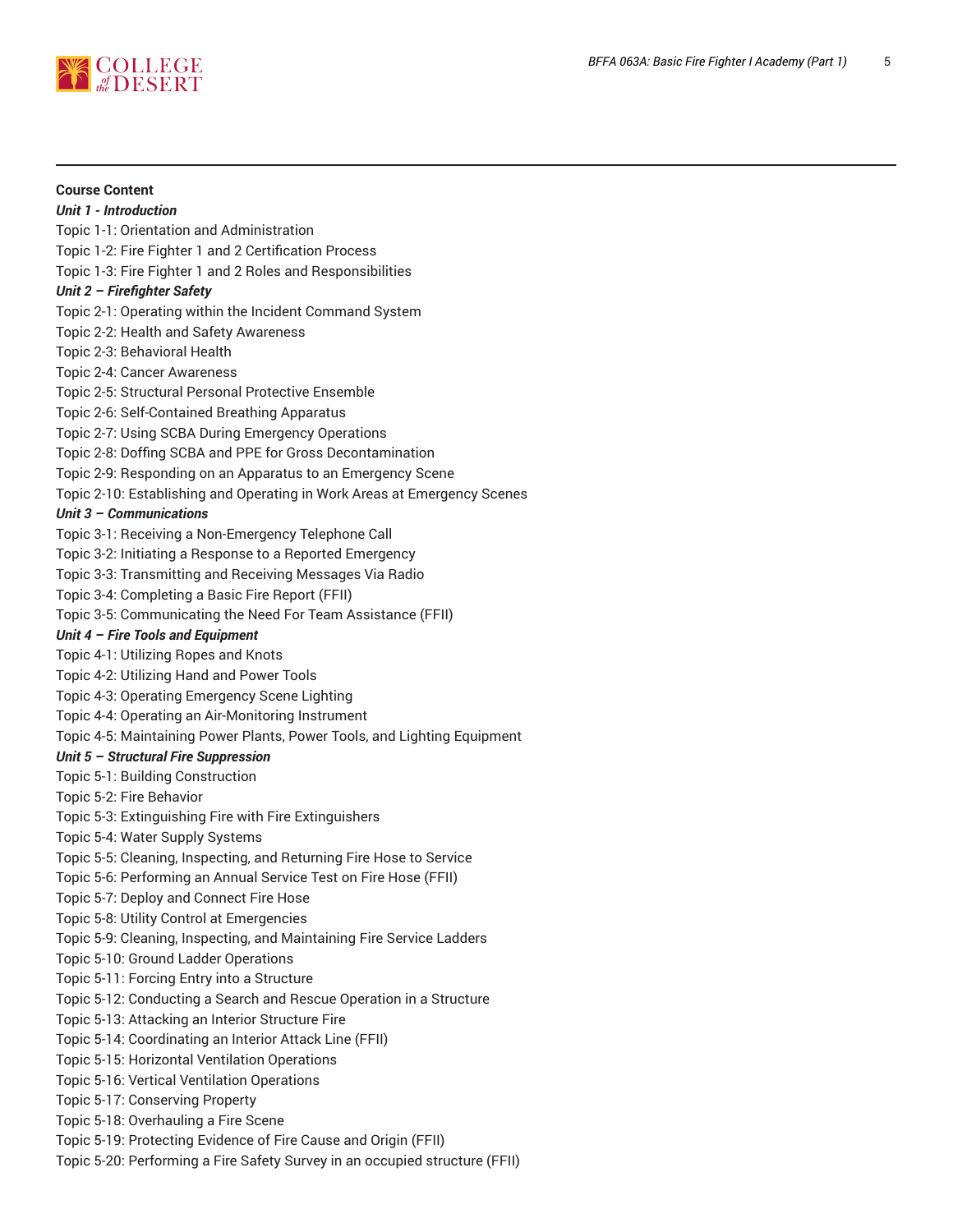

Topic 5-21: Presenting Fire Safety Information to Fire Station Visitors or small groups (FFII)

Topic 5-22: Preparing a Pre-incident Survey (FFII)

#### *Unit 6 – Firefighter Survival*

Topic 6-1: Structural Fire Fighter Survival

#### *Unit 7 – Suppression of Fire Outside a Structure*

Topic 7-1: Extinguishing Fires in Exterior Class A Materials

- Topic 7-2: Attacking a Passenger Vehicle Fire
- Topic 7-3: Combating a Ground Cover Fire
- Topic 7-4: Extinguishing an Ignitable Liquid Fire (FFII)
- Topic 7-5: Controlling a Flammable Gas Cylinder Fire (FFII)

#### *Unit 8 – Rescue Operations*

Topic 8.1: Extricating a Victim Trapped in a Motor Vehicle (FFII)

Topic 8.2: Assisting Rescue Operation Teams (FFII)

#### *Unit 9 - Hazardous Materials / WMD Awareness*

Topic 8-1: Description of Duties (Awareness)

Topic 8-2: Recognizing and Identifying Hazardous Materials/WMD and Associated Hazards

Topic 8-3: Isolating the Hazard Area and Denying Entry

Topic 8-4: Initiating Required Notifications

#### *Unit 9 - Hazardous Materials/WMD Operations*

Topic 9-1: Description of Duties (Operations)

Topic 9-2: Identifying the Scope of a Hazardous Materials/WMD Incident

Topic 9-3: Selecting, Donning, Working In, and Doffing Approved PPE at a Hazardous Materials/WMD Incident

Topic 9-4: Performing Emergency Decontamination at a Hazardous Materials/WMD Incident

Topic 9-5: Identifying Action Options for a Hazardous Materials/WMD Incident

Topic 9-6: Performing Assigned Tasks at a Hazardous Materials/WMD Incident

Topic 9-7: Performing Product Control Techniques at a Hazardous Materials/WMD Incident

Topic 9-8: Evaluating and Reporting Progress for a Hazardous Materials/WMD Incident

#### *Unit 10 - Introduction To Wildland Firefighting*

Topic 10-1: Wildland Fire Fighter Roles and Responsibilities

#### *Unit 11 - Preparation*

- Topic 11-1: Wildland Fire Behavior
- Topic 11-2: Recognizing Hazards and Unsafe Situations
- Topic 11-3: Human Factors on the Fireline
- Topic 11-4: Donning, Doffing, and Maintaining Wildland Personal Protective Equipment
- Topic 11-5: Deploying a Fire Shelter
- Topic 11-6: Maintaining Assigned Suppression Hand Tools and Equipment

#### *Unit 12 - Suppression*

- Topic 12-1: Assembling and Preparing for Response
- Topic 12-2: Constructing a Fireline
- Topic 12-3: Securing a Fireline
- Topic 12-4: Reducing the Threat of Fire Exposure to Improved Properties (WUI)
- Topic 12-5: Mopping Up in a Fire Area
- Topic 12-6: Patrolling the Fire Area

#### **Lab Content**

- 1. Fire Fighter Safety
	- a. Physical Fitness
	- b. Don and Doff Structural Personal Protective Ensemble
	- c. Don and Doff Self-Contained Breathing Apparatus
	- d. Don and Doff Structural PPE and SCBA for Gross Decontamination
	- e. Responding on an Apparatus
	- f. Operating at an Emergency Scene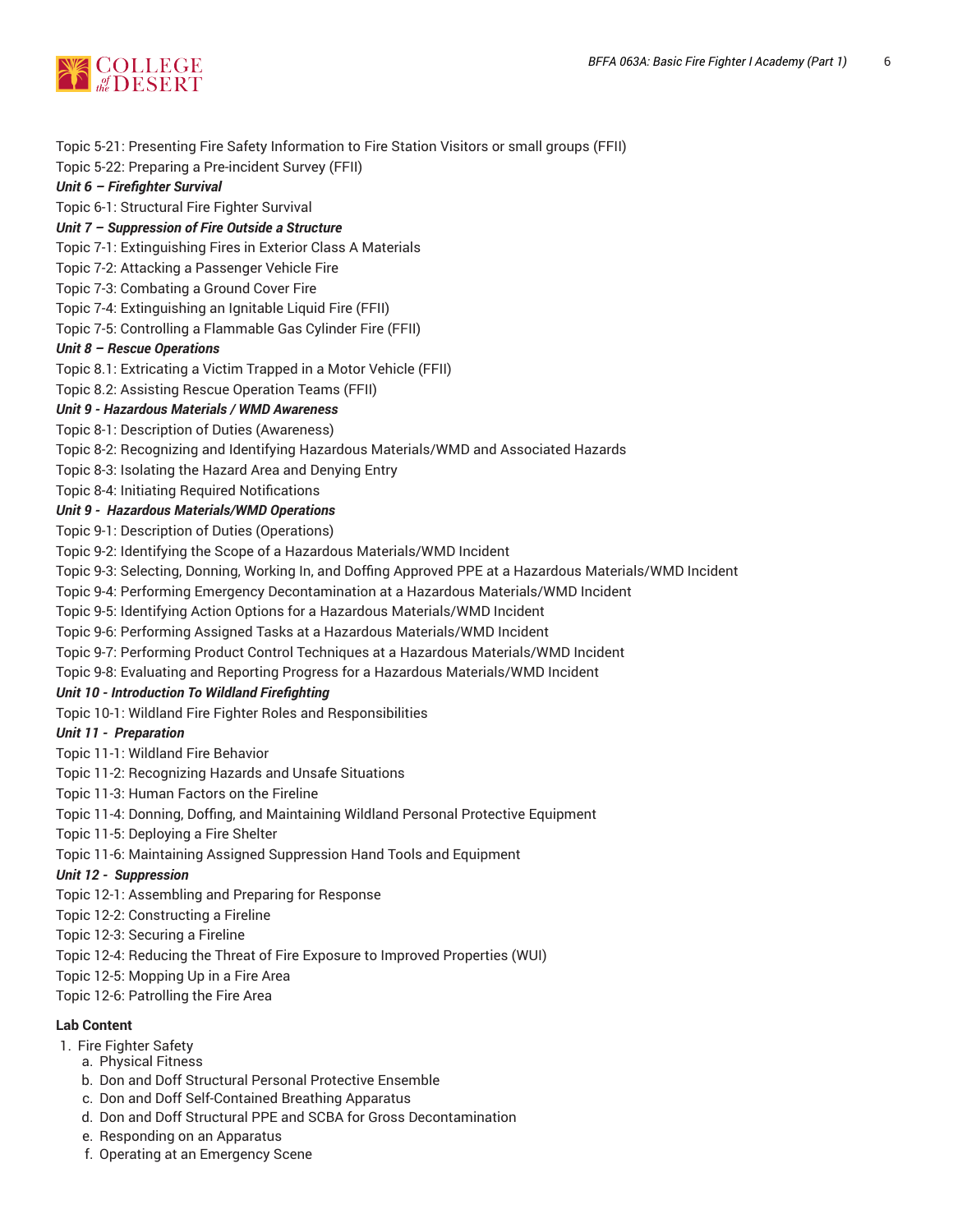

- 2. Tools and Equipment
	- a. Ropes, Knots and Rigging Operations
	- b. Operate Hand and Power Tools
	- c. Operate Portable Electric and Lighting Equipment
	- d. Demonstrate Maintenance of Hand and Power Tools
	- e. Perform Vehicle Extrication Operations
- 3. Structural Fire Fighting Operations
- a. Operate Fire Extinguishers
	- b. Demonstrate Water Supply Systems
	- c. Deploy Fire Hose
	- d. Secure Utility Control at Emergencies
	- e. Raise and Extend Ground Ladder
	- f. Forcible Entry Operations
	- g. Conduct Structure Fire Search and Rescue Operations
	- h. Participate in Structural Fire Fighting Operations
	- i. Demonstrate Horizontal Ventilation Operations
	- j. Demonstrate Vertical Ventilation Operations
	- k. Conduct Property Conservation and Overhaul Operations
- 4. Suppression of Fires Outside of a Structure
	- a. Perform Exterior Fire Extinguishment Operations
	- b. Extinguish Passenger Vehicle Fires
- 5. Wildland Fire Suppression
	- a. Don And Doff Wildland Personal Protective Equipment
	- b. Demonstrate proper use of Wildland Tools & Equipment
	- c. Utilize Incident Response Pocket Guide (IRPG)
	- d. Simulate Wildland Suppression
	- e. Construct Fireline
	- f. Reinforce a Fireline
	- g. Conduct Wildland Urban Interface Operations
	- h. Demonstrate Mop-Up Operations
- 6. Skills Testing
	- a. Personal Protective Equipment
	- b. Self Contained Breathing Apparatus
	- c. Hose and progressive Hose-lay
	- d. Ground Ladder Operations
	- e. Ropes and Knots
	- f. Hand and Power Tools
	- g. Wildland Fire Shelter Deployment
	- h. Air Retardant Drop Position
	- i. IRPG Use
	- j. Recognize, Identify, and Isolate Hazardous Materials WMD
	- k. Identify Markings
	- l. Perform Emergency Decontamination
	- m. Don, Work In, and Doff Chemical Protective Clothing
	- n. Perform Product Control

#### **Course Objectives**

| <b>Objectives</b>                                                                                                                               |
|-------------------------------------------------------------------------------------------------------------------------------------------------|
| Define common terms used in the fire service.                                                                                                   |
| Describe the unity and chain of command                                                                                                         |
| Describe how the Incident Command System structure expands (mobilizes) or contracts (demobilize) to meet the<br>needs of the incident or event. |
| Describe and ICS organization appropriate to a small incident using and Incident Briefing Form.                                                 |
| Describe the need for proper incident resource management.                                                                                      |
| Describe three resource status conditions used at an incident, and the purpose and limits associated with each                                  |
|                                                                                                                                                 |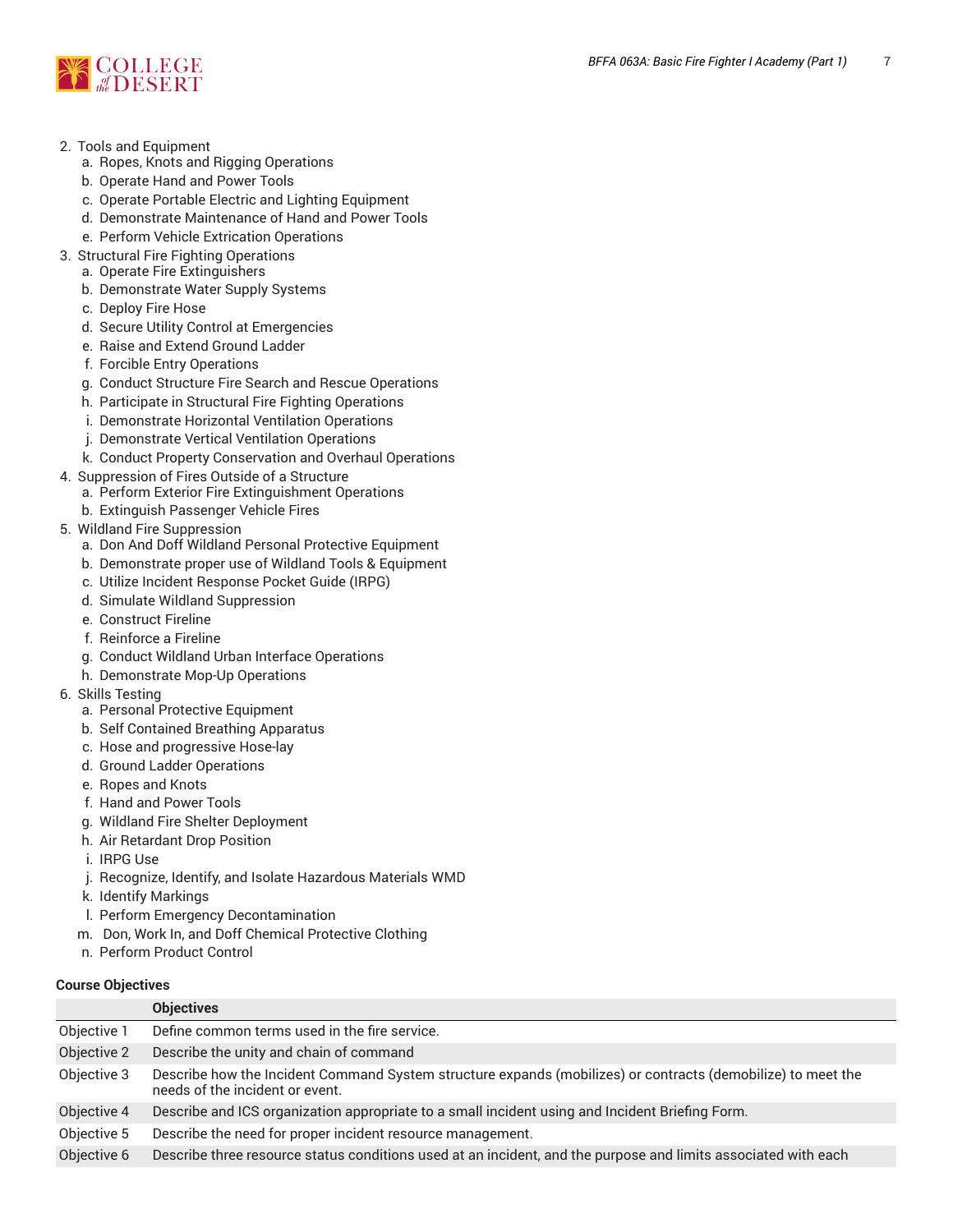

| Objective 7  | List actions to be accomplished prior to leaving for an incident or event                                                                                                                                                                            |  |  |  |
|--------------|------------------------------------------------------------------------------------------------------------------------------------------------------------------------------------------------------------------------------------------------------|--|--|--|
| Objective 8  | Recognize what Hazardous Materials (Haz Mat) are; the problems they pose; the risks and outcomes Haz Mat events<br>present; and identifying the Haz Mat First Responder's Awareness versus Operational role (including the limits of both<br>roles). |  |  |  |
| Objective 9  | Recognize a Haz Mat event through basic clues, warning signs, placards, labels, shipping manifests, and Material<br>Safety Data sheets                                                                                                               |  |  |  |
| Objective 10 | Explain first Responder Awareness actions, citing the need for safety, isolating/denying entry, and making<br>notifications and contacts to mitigate a Haz Mat incident.                                                                             |  |  |  |
| Objective 11 | Describe the safe approach tactic upon recognition of a Haz Mat event.                                                                                                                                                                               |  |  |  |
| Objective 12 | Describe the purpose and need to safely initiate command.                                                                                                                                                                                            |  |  |  |
| Objective 13 | Describe proper protective action options available to first responders, within their capabilities and resources                                                                                                                                     |  |  |  |
| Objective 14 | Develop pre-plans for handling emergency trench rescues.                                                                                                                                                                                             |  |  |  |
| Objective 15 | Define the roles and functions of personnel working on rescue teams                                                                                                                                                                                  |  |  |  |
| Objective 16 | Recognize hazards surrounding the rescue scene.                                                                                                                                                                                                      |  |  |  |
| Objective 17 | List common confined space hazards                                                                                                                                                                                                                   |  |  |  |
| Objective 18 | Recognize equipment used in confined space operations.                                                                                                                                                                                               |  |  |  |
| Objective 19 | Describe common confined space rescue procedures                                                                                                                                                                                                     |  |  |  |
| Objective 20 | Demonstrate Proper procedure for removal of a trapped victim or firefighter.                                                                                                                                                                         |  |  |  |
| Objective 21 | Identify points required to size-up a scene                                                                                                                                                                                                          |  |  |  |
| Objective 22 | Recognize Safety factors of working around automobiles.                                                                                                                                                                                              |  |  |  |
| Objective 23 | Demonstrate automobile stabilization.                                                                                                                                                                                                                |  |  |  |
| Objective 24 | Demonstrate proper use of hand tools                                                                                                                                                                                                                 |  |  |  |
| Objective 25 | Properly utilize the hydraulic and pneumatic tools.                                                                                                                                                                                                  |  |  |  |
| Objective 26 | Demonstrate proper victim stabilization and removal.                                                                                                                                                                                                 |  |  |  |
| Objective 27 | Identify the types and uses of fire hose used in the fire service.                                                                                                                                                                                   |  |  |  |
| Objective 28 | Demonstrate the proper deployment of fire hose and the various hose loads used on fire apparatus.                                                                                                                                                    |  |  |  |
| Objective 29 | Identify the components of ground ladders used in the fire service.                                                                                                                                                                                  |  |  |  |
| Objective 30 | Demonstrate maintenance, lifting, carrying, raising and extending of ground ladders.                                                                                                                                                                 |  |  |  |
| Objective 31 | Identify the components of a Self Contained Breathing Apparatus.                                                                                                                                                                                     |  |  |  |
| Objective 32 | Demonstrate proper donning and doffing of a Self Contatined Breathing Apparatus.                                                                                                                                                                     |  |  |  |
|              |                                                                                                                                                                                                                                                      |  |  |  |

#### **Student Learning Outcomes**

|            | Upon satisfactory completion of this course, students will be able to:                                                                                                                            |  |
|------------|---------------------------------------------------------------------------------------------------------------------------------------------------------------------------------------------------|--|
| Outcome 1  | Describe the mobilization and demobilization of the Incident Command System structure.                                                                                                            |  |
| Outcome 2  | Demonstrate proper methods/use of hand tools and power tools.                                                                                                                                     |  |
| Outcome 3  | Exhibit the roles and functions of a personnel working on rescue teams.                                                                                                                           |  |
| Outcome 4  | Demonstrate the procedure for removal and stabilization of a firefighters and trapped victim.                                                                                                     |  |
| Outcome 5  | Evaluate fire scenes and determine the use of interior or exterior fire attack methods involving buildings.                                                                                       |  |
| Outcome 6  | Recognize all aspects of hazardous materials (Haz Mat) including First Responder Operations and Emergency Decon                                                                                   |  |
| Outcome 7  | Demonstrate proper methods of deploying structural firefighting equipment that includes ground ladders, hose<br>deployment and ventilation techniques.                                            |  |
| Outcome 8  | Demonstrate the proper use of ropes for the use of rescue and tool equipment hoisting                                                                                                             |  |
| Outcome 9  | Identify and describe common sources and impacts of stress and demonstrate practices that contribute to resilience.                                                                               |  |
| Outcome 10 | Describe the types, prevalence of, and common causes of cancer in the fire service; describe exposure to carcinogenic<br>chemicals; and demonstrate best practices to minimize exposure and risk. |  |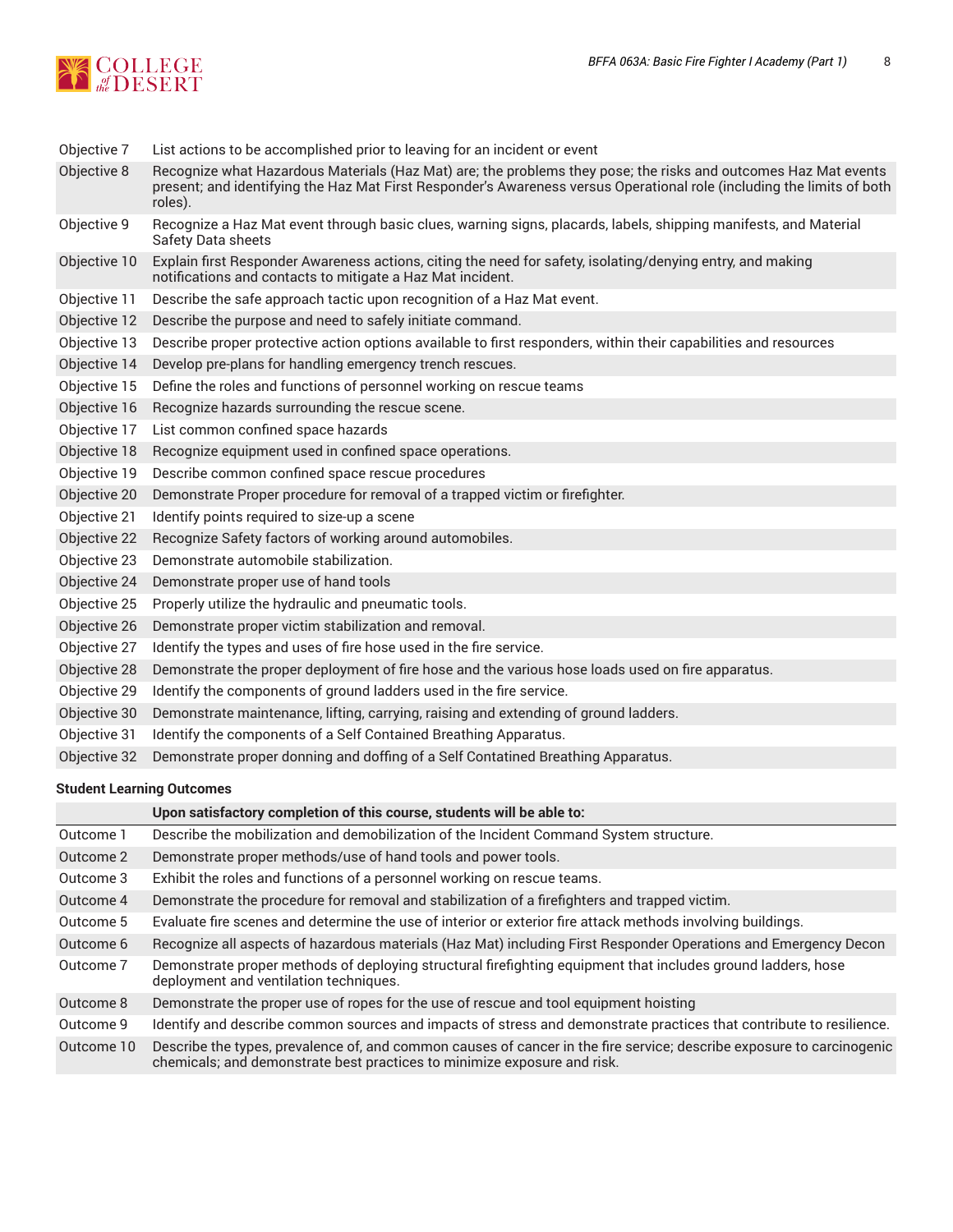

#### **Methods of Instruction**

| <b>Method</b>                          | Please provide a description or examples of how each instructional<br>method will be used in this course.                                                                                                                                                                                                                                                                                                                                                                                                                                                                                                                                                                                                                            |                           |
|----------------------------------------|--------------------------------------------------------------------------------------------------------------------------------------------------------------------------------------------------------------------------------------------------------------------------------------------------------------------------------------------------------------------------------------------------------------------------------------------------------------------------------------------------------------------------------------------------------------------------------------------------------------------------------------------------------------------------------------------------------------------------------------|---------------------------|
| Participation                          | Classroom discussions and Drill Ground exercises designed to build<br>teams<br>and assist students with understanding fire command and control<br>protocols and procedures.                                                                                                                                                                                                                                                                                                                                                                                                                                                                                                                                                          |                           |
| Observation                            | Student will be shown the correct methods to perform all activities<br>and will be continuously encouraged to improve personal technique by<br>observing other students and instructors.                                                                                                                                                                                                                                                                                                                                                                                                                                                                                                                                             |                           |
| Lecture                                | Lecture will be provided on all subject matter, coordinated with Drill<br>Ground exercises.                                                                                                                                                                                                                                                                                                                                                                                                                                                                                                                                                                                                                                          |                           |
| Laboratory                             | Drill Ground evolutions throughout the Academy.                                                                                                                                                                                                                                                                                                                                                                                                                                                                                                                                                                                                                                                                                      |                           |
| <b>Discussion</b>                      | Students are continually encouraged to discuss the subject matter within<br>their squads and Class as a whole.                                                                                                                                                                                                                                                                                                                                                                                                                                                                                                                                                                                                                       |                           |
| Demonstration, Repetition/Practice     | All Drill Ground activities are demonstrated by instructor's prior to/during<br>instruction.<br>Continual repetition and practice time is provided in the semester hours.                                                                                                                                                                                                                                                                                                                                                                                                                                                                                                                                                            |                           |
| Other (Specify)                        | 1. Presenting videos/films/slides/audio tapes designed to assist<br>students with<br>understanding course material through audio and visual examples.<br>2. Reports and papers designed to engage students in analytical thought<br>and putting these thoughts into writing.<br>3. Handouts designed to add depth to discussion topics through<br>current professionals such as emergency medical and law enforcement<br>employees.<br>4. Individual conferences designed to assist the student with<br>understanding how they<br>are performing overall in the sixteen week academy.<br>5. Guest lecturers designed to enhance the student experience with<br>additional subject matter experts.                                    |                           |
| <b>Methods of Evaluation</b>           |                                                                                                                                                                                                                                                                                                                                                                                                                                                                                                                                                                                                                                                                                                                                      |                           |
| <b>Method</b>                          | Please provide a description or examples of how<br>each evaluation method will be used in this course.                                                                                                                                                                                                                                                                                                                                                                                                                                                                                                                                                                                                                               | <b>Type of Assignment</b> |
| College level or pre-collegiate essays | Required to complete one research paper over the<br>course of the semester. This paper is generally a<br>study of a specific Fire service issue that requires<br>the student to conduct research on the topic in<br>order to get a better understanding of the reason a<br>specific subject is important to the Fire service.                                                                                                                                                                                                                                                                                                                                                                                                        | Out of Class Only         |
| Oral and practical examination         | Observed for participation in classroom discussions In Class Only<br>and are evaluated on Drill Ground Performance.<br>Students must apply critical thinking skills to given<br>evolutions in order to be successful. Critical thinking<br>skills are the very basis of the instruction and the<br>fire service in general.                                                                                                                                                                                                                                                                                                                                                                                                          |                           |
| Self-paced testing                     | Encouraged/evaluated on the use of electronic<br>preparation materials available with the course<br>textbook. They are given numerous tools to utilize<br>including flash cards, practice exams, audio reading<br>if the textbook, etc. They are generally encouraged<br>to spend at least one hour per night, between<br>weekend classes, studying textbook and classroom<br>materials provided. They are then verbally "quizzed"<br>during morning inspection in order to gain a base<br>of whether the students are in fact studying the<br>material in advance of the classroom presentation.<br>They are expected to study materials each evening<br>of the weekend attendance in order to prepare for<br>the following day(s). | In and Out of Class       |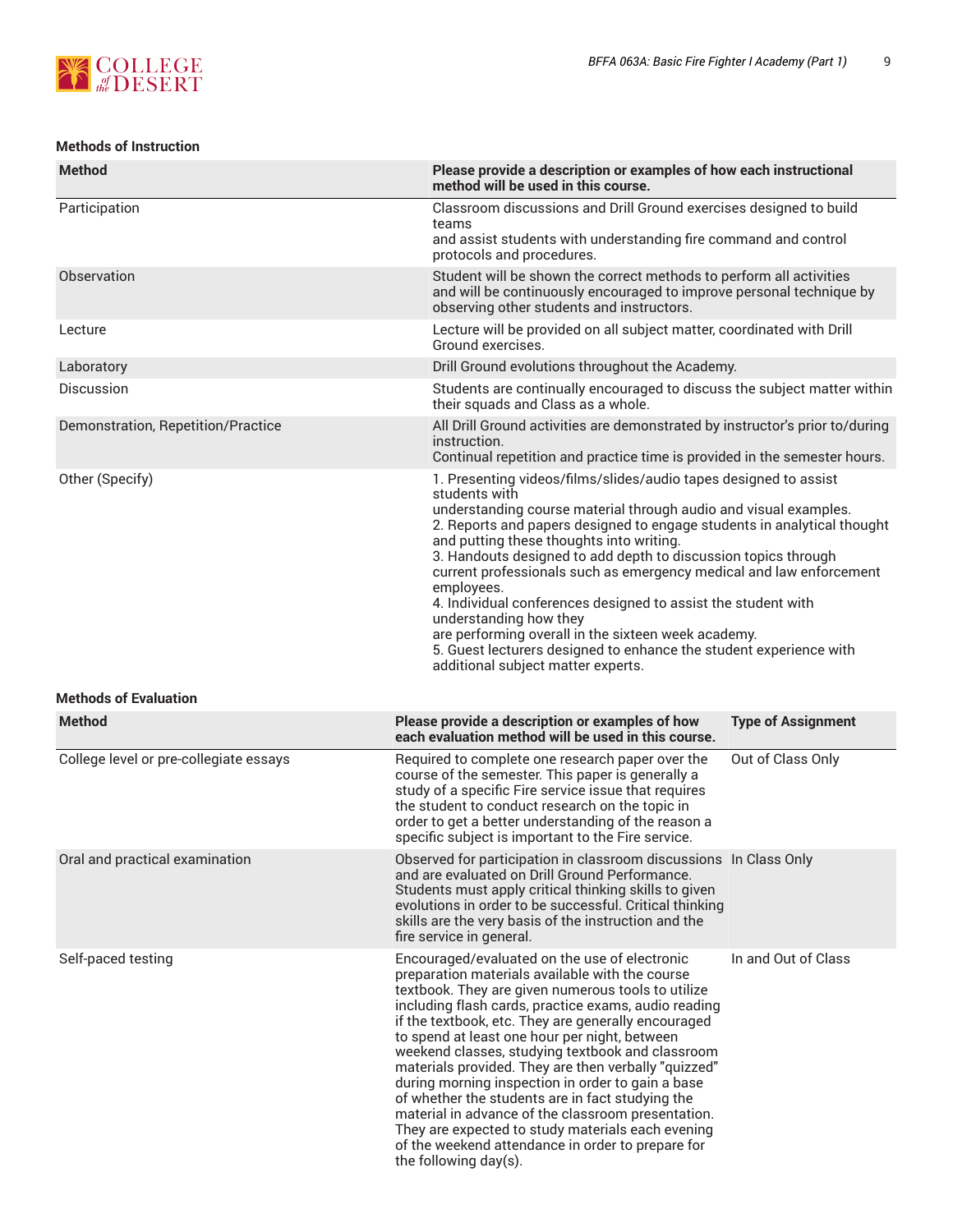

| Student participation/contribution               | Continually evaluated on their ability to act in a<br>team environment and their awareness of the<br>importance in working in close contact with others.<br>Students are encouraged to participate in out of<br>class activities such as career fairs, in order to<br>enhance their concept of "public service", a basis<br>for the field they are trying to enter. Other activities<br>include "work days" when the students come to<br>the Tower and assist staff with moving, cleaning,<br>working on class materials and equipment. These<br>opportunities are proved a minimum of 3-5 times per<br>month for those who wish to take advantage.                           | In and Out of Class |
|--------------------------------------------------|-------------------------------------------------------------------------------------------------------------------------------------------------------------------------------------------------------------------------------------------------------------------------------------------------------------------------------------------------------------------------------------------------------------------------------------------------------------------------------------------------------------------------------------------------------------------------------------------------------------------------------------------------------------------------------|---------------------|
| Mid-term and final evaluations                   | Two "mid-term" evaluations, practical exams<br>throughout, and a Final Exam. Additionally, students<br>participate in State Fire Training Certification Exams<br>at the end of the course, both written and practical<br>exams. All of these tests, quizzes and practical<br>evolutions REQUIRE that the student has a level of<br>critical thinking ability in order to be successful in<br>not only the class, but in the fire service in general.                                                                                                                                                                                                                          | In Class Only       |
| Tests/Quizzes/Examinations                       | All written testing is multiple choice, provided<br>primarily by the textbook exam generator. The<br>exception is the on-line written, multiple choice<br>certification exam given at the end of the course for<br>State Fire Training Certification. Due to the depth<br>and technical nature of the information provided<br>throughout the course, students must spend many<br>hours studying material provided and developed in<br>order to be successful.                                                                                                                                                                                                                 | In Class Only       |
| Group activity participation/observation         | All practical activities are done in a group/squad<br>environment. Additionally, students must practice<br>applicable skills at home in order to become<br>proficient at a given task. I.e. They must properly<br>don their protective equipment in one minute. This<br>requires significant practice on their own time in<br>order to meet the standard.                                                                                                                                                                                                                                                                                                                     | In and Out of Class |
| Presentations/student demonstration observations | Encouraged to participate as Squad Leaders, where<br>there are occasions when they must demonstrate to<br>their squad and/or the class a given task. Students<br>are encouraged to develop relationships within their<br>individual squads, by conducting study groups or<br>participating in physical fitness training together in<br>order to develop the team mentality. The very nature<br>of the fire service requires that the student have<br>a level of critical thinking ability above that of the<br>standard student.                                                                                                                                              | In Class Only       |
| Field/physical activity observations             | Continual practical application of all learning<br>objectives where students are evaluated in general<br>and for specific instances for performance and<br>ability evaluation. Students must actively participate<br>in all aspects of practical applications. Students,<br>as a practical matter, must use their own time<br>to become proficient in a given task. They must<br>spend a minimum of an hour to two hours a night<br>throughout the Fire Academy in order to meet the<br>standards of testing etc. I.e. Ropes and knots must<br>be practiced out of school or they will not be able<br>to perform for testing or even practice sessions<br>conducted in class. | In and Out of Class |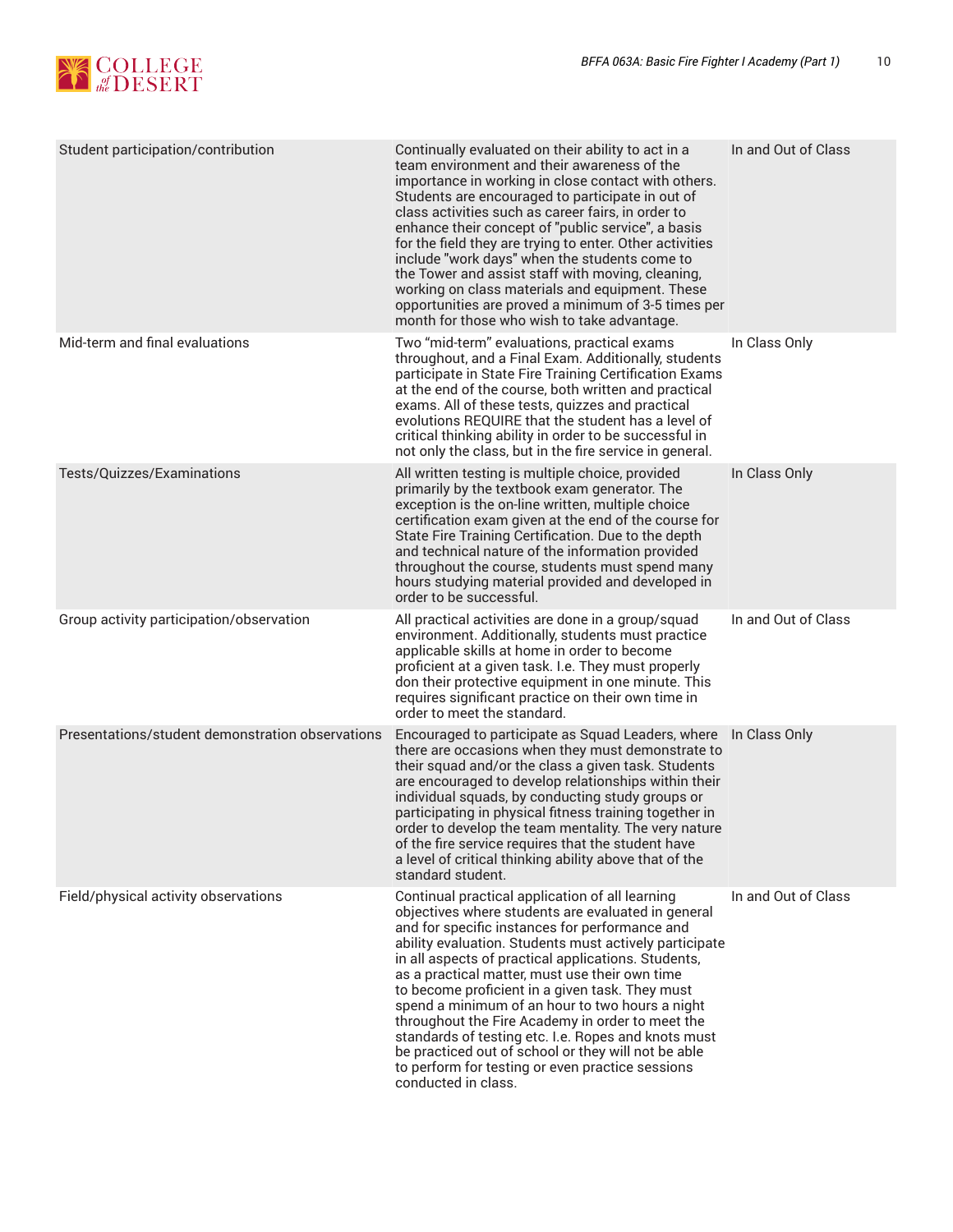

Reading reports Evaluated on their ability to complete research papers, as well as complete a comprehensive notebook they prepare throughout the length of the Fire Academy, based on all of the material they have collected or been provided. The case studies and materials ion general must be studied by the student in order to grasp the content to the level required to pass the course.

Out of Class Only

#### **Assignments**

#### **Other In-class Assignments**

- 1. Participation
- 2. Observation
- 3. Presentations
- 4. Simulation scenarios
- 5. Group discussions
- 6. Skills demonstrations
- 7. Quizzes and examinations

#### **Other Out-of-class Assignments**

- 1. Skills Practice Students must practice the skills taught in the classroom in order to become proficient in a given skill. While no specific number of hours is directed as this depends on the ability of the individual student, it is understood this generally requires a minimum of 6-8 hours per week.
- 2. Required Readings Class generally covers a different chapter each week. This requires the student to both study for the next week's quiz, while also preparing for the following week's lecture. Each chapter varies, but generally covers technical information for about 30-40 pages, each week.
- 3. Simulation scenarios
- 4. Live fire scenarios
- 5. Rescue scenarios
- 6. Auto extrication skills practice and scenarios
- 7. Class project/Essays Research papers are assigned relative to a given subject within the Fire service. Students must produce a minimum of five pages of research on a given tropic.
- 8. Notebooks These are required of each student in order for them to develop a reference for the future. They general fill two 4" binders with materials provided. This also helps to provide the student a sense of organization of the mass of technical information provided.
- 9. Practical skills testing
- 10. Team building exercises Students are encouraged to spend out of class time with their classmates, I.e. squad study groups, physical fitness training etc.
- 11. Quizzes and examinations

#### **Grade Methods**

Letter Grade Only

#### **MIS Course Data**

**CIP Code** 43.0203 - Fire Science/Fire-fighting.

#### **TOP Code**

213350 - Fire Academy

**SAM Code** C - Clearly Occupational

**Basic Skills Status** Not Basic Skills

**Prior College Level** Not applicable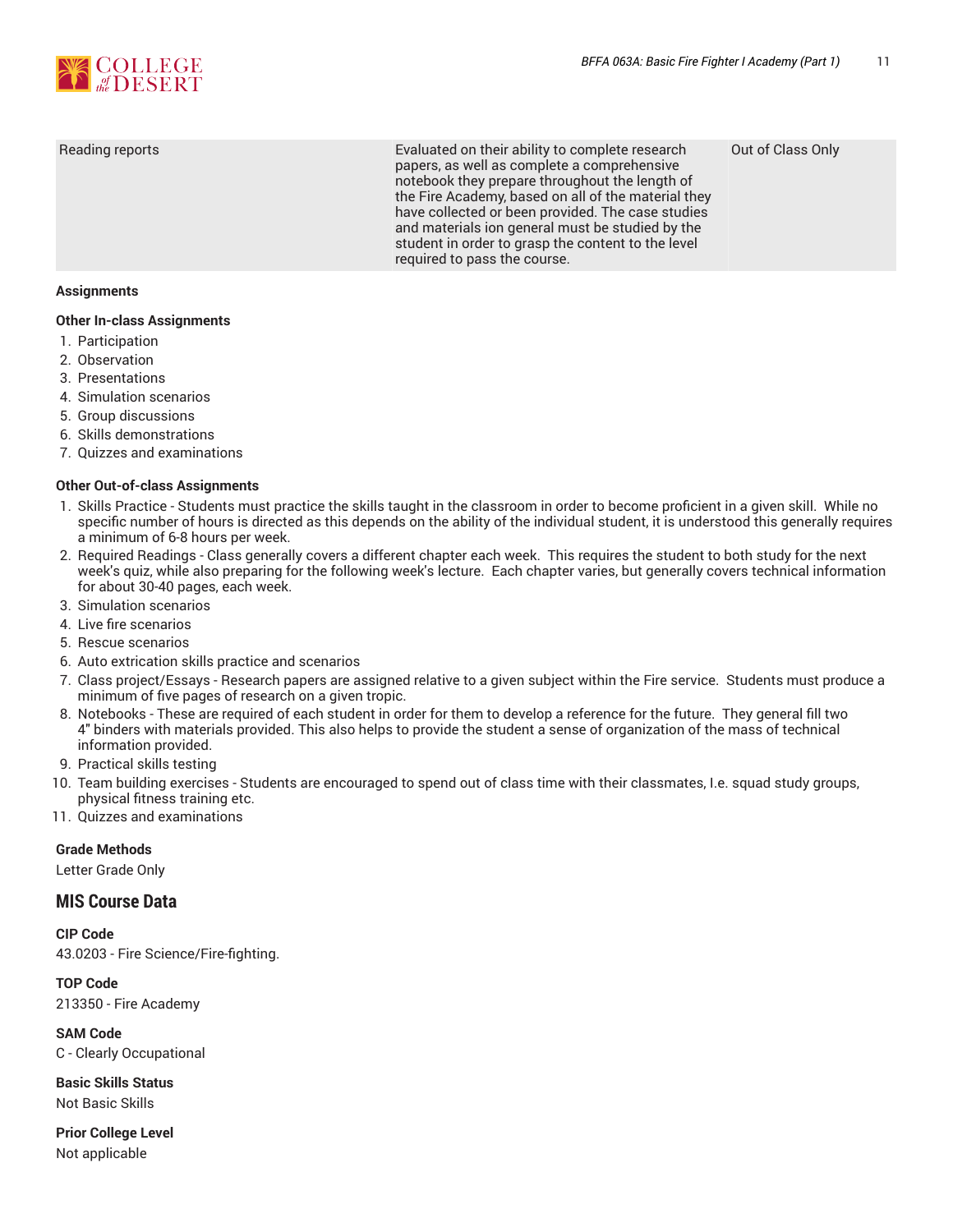

## **Cooperative Work Experience**

Not a Coop Course

**Course Classification Status** Credit Course

**Approved Special Class** Not special class

**Noncredit Category** Not Applicable, Credit Course

**Funding Agency Category** Not Applicable

**Program Status** Program Applicable

**Transfer Status** Not transferable

**Allow Audit**

No

**Repeatability** No

**Materials Fee**

Yes

**Total Material Fees** \$465

**Itemized Material Fee List**

| <b>Cost Per Item</b> | <b>Total Cost</b> | <b>Fee Description</b>                                                     |
|----------------------|-------------------|----------------------------------------------------------------------------|
| \$75.00              | \$375.00          | Certificate Fee - CSFM Fire Service Training & Education System<br>(FSTEP) |
| \$45.00              | \$90.00           | Helmet Suspension and Helmet Shield                                        |

Per Education Code section 76365 and Title 5 regulations, please describe how the required material(s) meets the following.

#### **Required Material Description**

Required California State Fire Testing to be performed by Fire Academy staff under required testing platforms and skills demonstrations for Certificate (Diploma) issuance. Helmet suspension required for personal hygiene health and safety of student. Helmet Shield required for student identification affixed to helmet.

#### **Tangible personal property?**

Yes

#### **Owned or controlled by the student?**

Yes

#### **Solely available from the district?**

Yes

#### **Continuing value outside the classroom setting?**

Yes - Student will generally need certificates issued for employment opportunities. Continued use of the helmet liner is due to hygienic concerns due to the nature of the career field and excessive physical activity required.

#### **Additional Fees?**

No